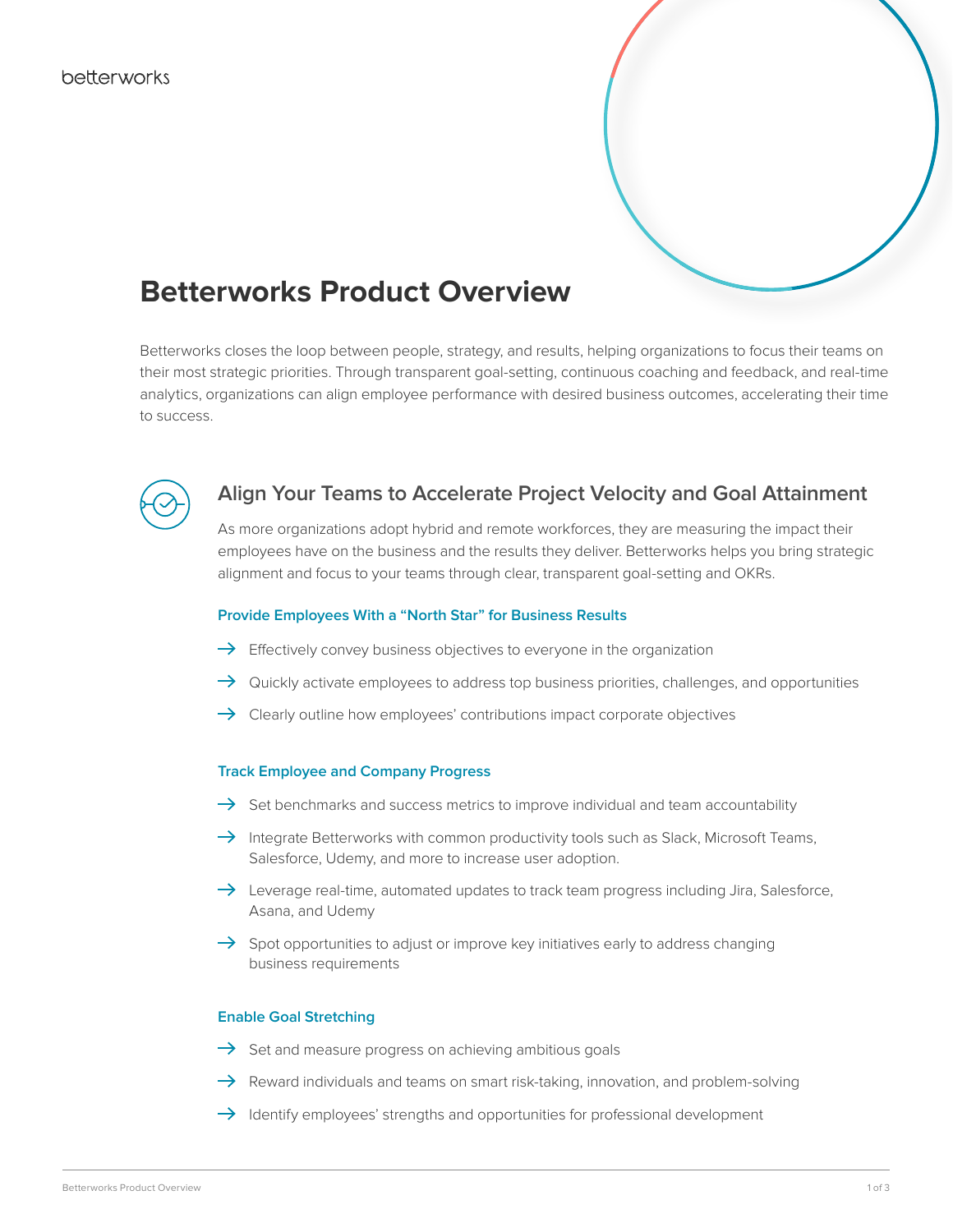

## **Improve Performance with Ongoing Coaching and Feedback**

Boost employee engagement and drive better results through personalized coaching, continuous feedback, and meaningful recognition.

#### **Coach for Better Business Performance**

- $\rightarrow$  Conduct regular and on-demand conversations with employees and managers to identify growth opportunities and areas to provide additional support
- $\rightarrow$  Correlate employee performance to business performance
- $\rightarrow$  Recognize, celebrate and promote wins

#### **Inspire Performance With Positive, Ongoing Feedback**

- $\rightarrow$  Facilitate ongoing conversations among employees and managers to boost engagement in hybrid work environments
- $\rightarrow$  Leverage configurable feedback formats to facilitate lightweight conversations
- $\rightarrow$  Integrate Betterworks platform with the tools your teams already rely upon such as Slack, Microsoft Teams, Salesforce, and more



## **Keep a Pulse on Employee Engagement and Satisfaction**

Ensure your company is delivering a stellar employee experience through continuous feedback via eNPS, D&I, pulse surveys and more.

#### **Listen and Act on Continuous Feedback**

- $\rightarrow$  Create opportunities for employees to feel heard
- $\rightarrow$  Understand what your employees really think while respecting anonymity
- $\rightarrow$  Zero in on cultural blind spots and identify unique opportunities to improve employee engagement and satisfaction

#### **Create a Culture of Transparency**

- $\rightarrow$  Encourage candid, meaningful feedback from employees, managers, and executive leadership
- $\rightarrow$  Communicate across multiple languages
- $\rightarrow$  Capture continuous insights to identify trends and areas of opportunity

#### **Turn Listening Into Improving**

- $\rightarrow$  Collaborate with employees to develop prescriptive action plans that foster and strengthen leaders
- $\rightarrow$  Tap into workers' diverse perspectives, creativity, and innovation to unlock new opportunities and solutions